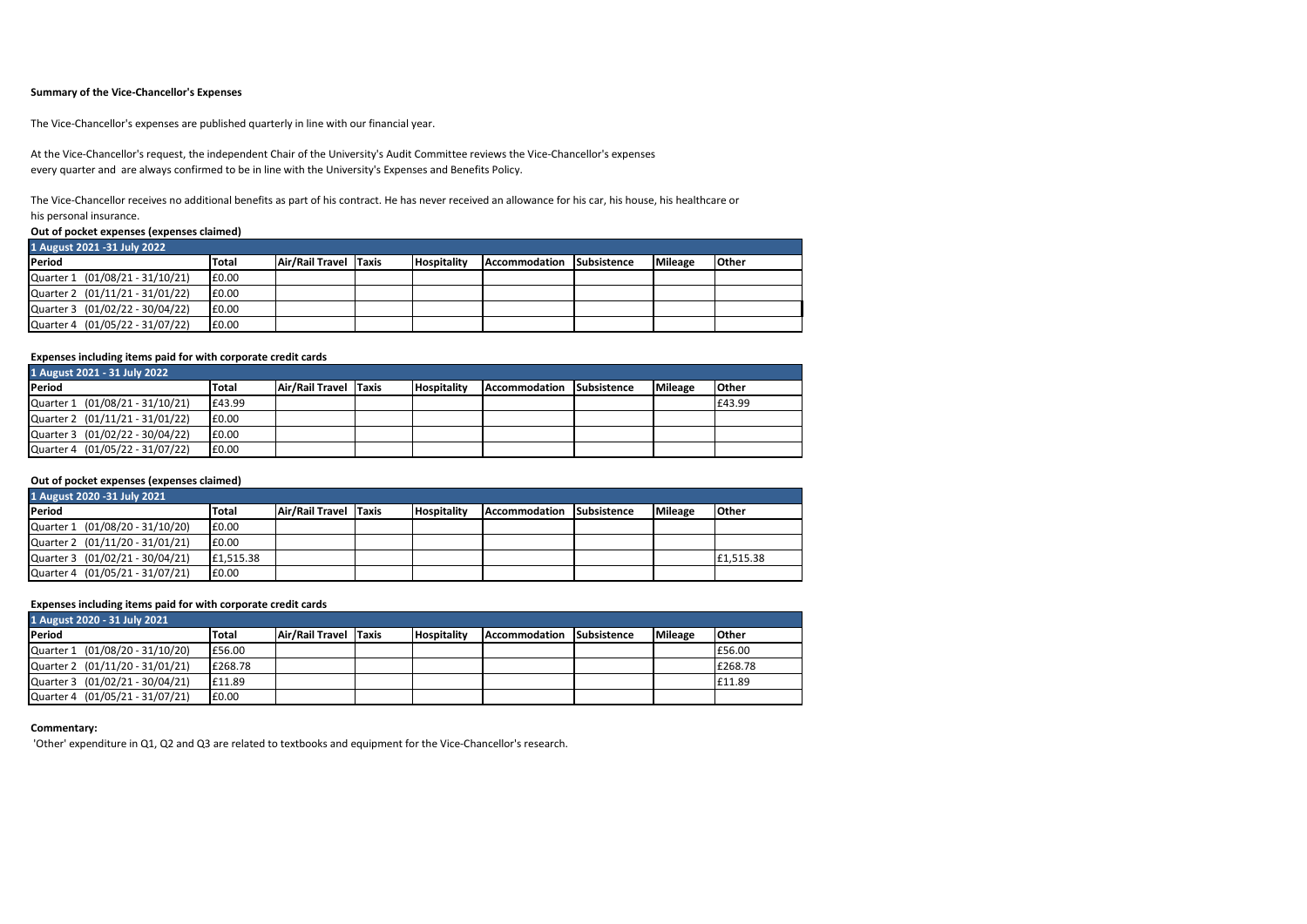### **Out of pocket expenses (expenses claimed)**

| 1 August 2019 - 31 July 2020    |         |                 |              |                    |               |             |                |         |  |
|---------------------------------|---------|-----------------|--------------|--------------------|---------------|-------------|----------------|---------|--|
| Period                          | Total   | Air/Rail Travel | <b>Taxis</b> | <b>Hospitality</b> | Accommodation | Subsistence | <b>Mileage</b> | Other   |  |
| Quarter 1 (01/08/19 - 31/10/19) | £316.84 | £17.20          | £15.00       | £0.00              | £0.00         | £0.00       | £48.64         | £236.00 |  |
| Quarter 2 (01/11/19 - 31/01/20) | £581.47 | £9.50           | £51.20       | £169.51            | £0.00         | £91.88      | £154.76        | £104.62 |  |
| Quarter 3 (01/02/20 - 30/04/20) | £0.00   | £0.00           | £0.00        | £0.00              | £0.00         | £0.00       | £0.00          | £0.00   |  |
| Quarter 4 (01/05/20 - 31/07/20) | £18.01  | £0.00           | £0.00        | £0.00              | £0.00         | £0.00       | £0.00          | £18.01  |  |

# **Expenses including items paid for with corporate credit cards**

| 1 August 2019 - 31 July 2020       |              |                 |        |                    |                      |             |                |         |  |  |
|------------------------------------|--------------|-----------------|--------|--------------------|----------------------|-------------|----------------|---------|--|--|
| Period                             | <b>Total</b> | Air/Rail Travel | Taxis  | <b>Hospitality</b> | <b>Accommodation</b> | Subsistence | <b>Mileage</b> | Other   |  |  |
| (01/08/19 - 31/10/19)<br>Quarter 1 | £2.732.45    | £1,526.23       | £0.00  | £35.00             | £992.49              | £51.54      | £0.00          | £127.19 |  |  |
| Quarter 2 (01/11/19 - 31/01/20)    | £1,842.21    | £901.24         | £0.00  | £0.00              | £364.00              | £0.00       | £0.00          | £576.97 |  |  |
| Quarter 3 (01/02/20 - 30/04/20)    | £1.000.65    | £325.25         | £29.60 | £0.00              | £492.00              | £29.20      | £0.00          | £124.60 |  |  |
| (01/05/20 - 31/07/20)<br>Quarter 4 | £0.00        | £0.00           | £0.00  | £0.00              | £0.00                | £0.00       | £0.00          | £0.00   |  |  |

### **Commentary:**

'Other' expenditure is related to textbooks and equipment for the Vice-Chancellor's research.

### **Out of pocket expenses (expenses claimed)**

| 1 August 2018 - 31 July 2019       |              |                 |        |                    |               |             |                |        |  |  |
|------------------------------------|--------------|-----------------|--------|--------------------|---------------|-------------|----------------|--------|--|--|
| Period                             | <b>Total</b> | Air/Rail Travel | Taxis  | <b>Hospitality</b> | Accommodation | Subsistence | <b>Mileage</b> | Other  |  |  |
| Quarter 1 (01/08/18 - 31/10/18)    | £144.98      | £0.00           | £0.00  | £0.00              | £0.00         | E0.00       | £121.68        | £23.30 |  |  |
| Quarter 2 (01/11/18 - 31/01/19)    | £161.26      | £0.00           | £6.50  | £73.80             | £0.00         | £0.00       | £80.96         | £0.00  |  |  |
| Quarter 3 (01/02/19 - 30/04/19)    | £82.24       | £0.00           | £14.96 | £0.00              | £0.00         | £0.00       | £67.28         | £0.00  |  |  |
| (01/05/19 - 31/07/19)<br>Quarter 4 | £98.00       | £0.00           | £0.00  | £0.00              | £0.00         | £0.00       | £98.00         | £0.00  |  |  |

# **Expenses including items paid for with corporate credit cards**

| 1 August 2018 - 31 July 2019       |           |                 |        |                    |               |             |                |               |  |  |
|------------------------------------|-----------|-----------------|--------|--------------------|---------------|-------------|----------------|---------------|--|--|
| Period                             | Total     | Air/Rail Travel | Taxis  | <b>Hospitality</b> | Accommodation | Subsistence | <b>Mileage</b> | <b>lOther</b> |  |  |
| (01/08/18 - 31/10/18)<br>Quarter 1 | £1,413.18 | £517.78         | £52.70 | £0.00              | £439.29       | £40.89      | £0.00          | £362.52       |  |  |
| Quarter 2 (01/11/18 - 31/01/19)    | £2,107.84 | £1.028.03       | £0.00  | £50.00             | £847.25       | £23.93      | £0.00          | £158.63       |  |  |
| Quarter 3 (01/02/19 - 30/04/19)    | £4.704.48 | £2.460.46       | £0.00  | £0.00              | £1.739.21     | £123.64     | £0.00          | £381.17       |  |  |
| (01/05/19 - 31/07/19)<br>Quarter 4 | £487.06   | £128.50         | £0.00  | £0.00              | £232.50       | £7.35       | £0.00          | £118.71       |  |  |

### **Commentary:**

'Other' expenditure is related to textbooks and equipment for the Vice-Chancellor's research.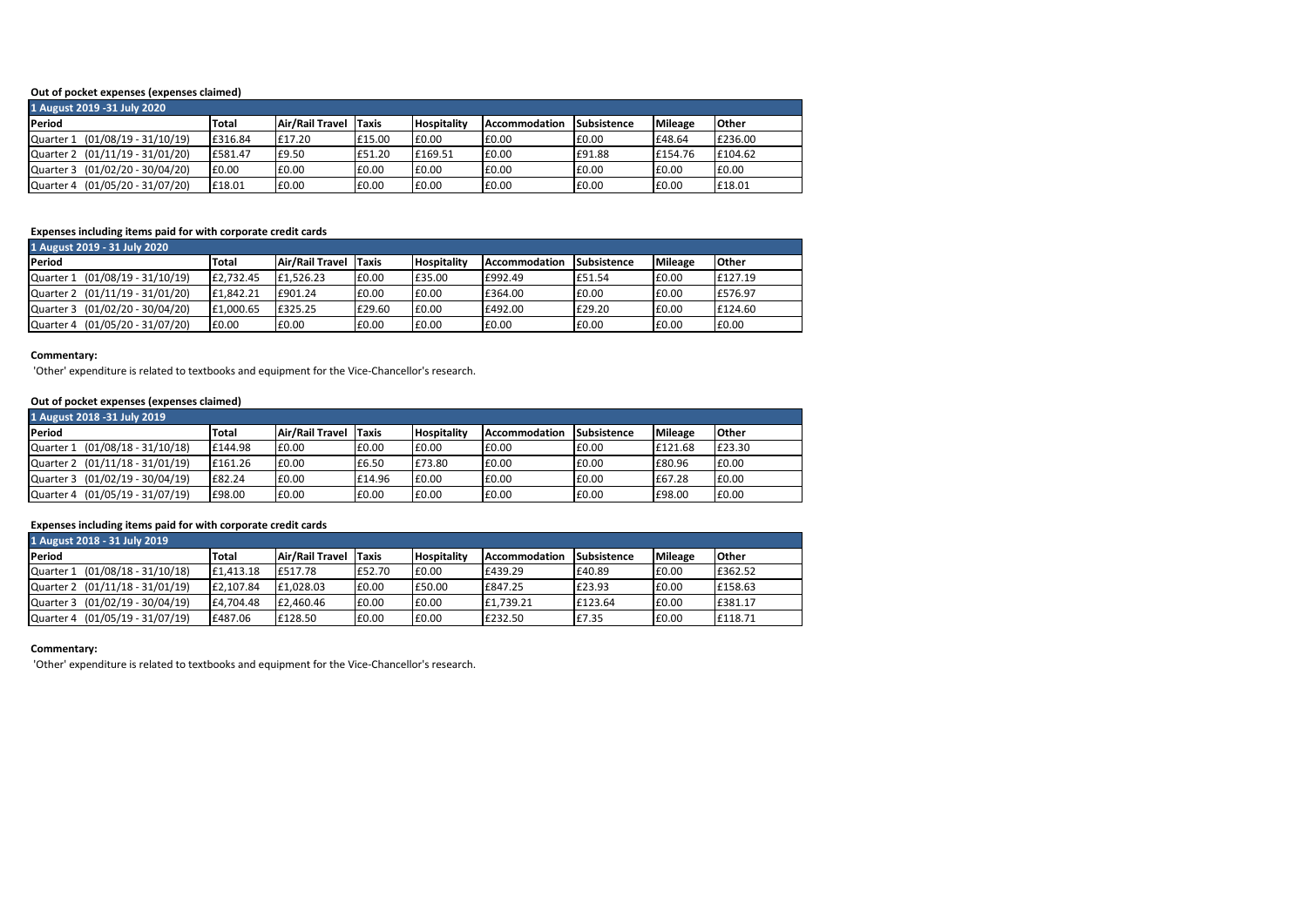## **Out of pocket expenses (expenses claimed)**

| 1 August 2017 - 31 July 2018       |         |                 |        |                    |               |             |                |       |  |
|------------------------------------|---------|-----------------|--------|--------------------|---------------|-------------|----------------|-------|--|
| Period                             | Total   | Air/Rail Travel | Taxis  | <b>Hospitality</b> | Accommodation | Subsistence | <b>Mileage</b> | Other |  |
| (01/08/17 - 31/10/17)<br>Quarter 1 | £0.00   | £0.00           | £0.00  | £0.00              | £0.00         | £0.00       | £0.00          | £0.00 |  |
| Quarter 2 (01/11/17 - 31/01/18)    | £169.50 | £0.00           | £10.00 | £0.00              | £0.00         | £0.00       | £159.50        | £0.00 |  |
| Quarter 3 (01/02/18 - 30/04/18)    | £122.40 | £0.00           | £0.00  | £0.00              | £0.00         | £0.00       | £122.40        | £0.00 |  |
| Quarter 4 (01/05/18 - 31/07/18)    | £106.24 | £0.00           | £0.00  | £0.00              | E0.00         | £0.00       | £106.24        | £0.00 |  |

# **Expenses including items paid for with corporate credit cards**

| 1 August 2017 - 31 July 2018    |              |                 |              |                    |               |             |                |              |  |  |
|---------------------------------|--------------|-----------------|--------------|--------------------|---------------|-------------|----------------|--------------|--|--|
| Period                          | <b>Total</b> | Air/Rail Travel | <b>Taxis</b> | <b>Hospitality</b> | Accommodation | Subsistence | <b>Mileage</b> | <b>Other</b> |  |  |
| Quarter 1 (01/08/17 - 31/10/17) | £907.78      | £622.09         | £20.00       | £34.94             | £165.50       | £16.28      | £0.00          | £48.97       |  |  |
| Quarter 2 (01/11/17 - 31/01/18) | £507.15      | £201.80         | £0.00        | £21.30             | £199.00       | £31.55      | £0.00          | £53.50       |  |  |
| Quarter 3 (01/02/18 - 30/04/18) | £383.40      | £145.25         | £0.00        | £0.00              | £226.00       | £12.15      | £0.00          | £0.00        |  |  |
| Quarter 4 (01/05/18 - 31/07/18) | £4.900.37    | £2.721.68       | £60.40       | £88.15             | £1.785.88     | £57.77      | £0.00          | £186.49      |  |  |

### **Commentary:**

'Other' expenditure in Q1, Q2 and Q4 is related to textbooks and equipment for the Vice-Chancellor's research.

### **Out of pocket expenses (expenses claimed)**

| 1 August 2016 -31 July 2017        |        |                       |        |                    |               |             |                |              |  |  |
|------------------------------------|--------|-----------------------|--------|--------------------|---------------|-------------|----------------|--------------|--|--|
| Period                             | Total  | Air/Rail Travel Taxis |        | <b>Hospitality</b> | Accommodation | Subsistence | <b>Mileage</b> | <b>Other</b> |  |  |
| (01/08/16 - 31/10/16)<br>Quarter 1 | £0.00  | £0.00                 | £0.00  | £0.00              | £0.00         | E0.00       | £0.00          | £0.00        |  |  |
| Quarter 2 (01/11/16 - 31/01/17)    | £73.20 | £0.00                 | £20.00 | £0.00              | £0.00         | £24.80      | £28.40         | £0.00        |  |  |
| Quarter 3 (01/02/17 - 30/04/17)    | £56.10 | £8.90                 | £0.00  | £0.00              | £0.00         | £0.00       | £47.20         | £0.00        |  |  |
| Quarter 4 (01/05/17 - 31/07/17)    | £0.00  | £0.00                 | £0.00  | £0.00              | £0.00         | £0.00       | £0.00          | £0.00        |  |  |

# **Expenses including items paid for with corporate credit cards**

| 1 August 2016 - 31 July 2017       |              |                 |       |                    |                      |             |         |         |  |  |
|------------------------------------|--------------|-----------------|-------|--------------------|----------------------|-------------|---------|---------|--|--|
| Period                             | <b>Total</b> | Air/Rail Travel | Taxis | <b>Hospitality</b> | <b>Accommodation</b> | Subsistence | Mileage | Other   |  |  |
| (01/08/16 - 31/10/16)<br>Quarter 1 | £238.63      | £84.70          | £0.00 | £104.66            | £0.00                | E13.27      | £0.00   | £36.00  |  |  |
| Quarter 2 (01/11/16 - 31/01/17)    | £734.94      | £321.14         | £0.00 | £82.30             | £150.00              | £30.32      | £0.00   | £151.18 |  |  |
| Quarter 3 (01/02/17 - 30/04/17)    | £539.50      | £471.50         | £0.00 | £17.50             | £0.00                | £5.50       | £0.00   | £45.00  |  |  |
| Quarter 4 (01/05/17 - 31/07/17)    | £579.04      | £192.00         | £0.00 | £17.50             | £238.00              | £7.88       | £0.00   | £123.66 |  |  |